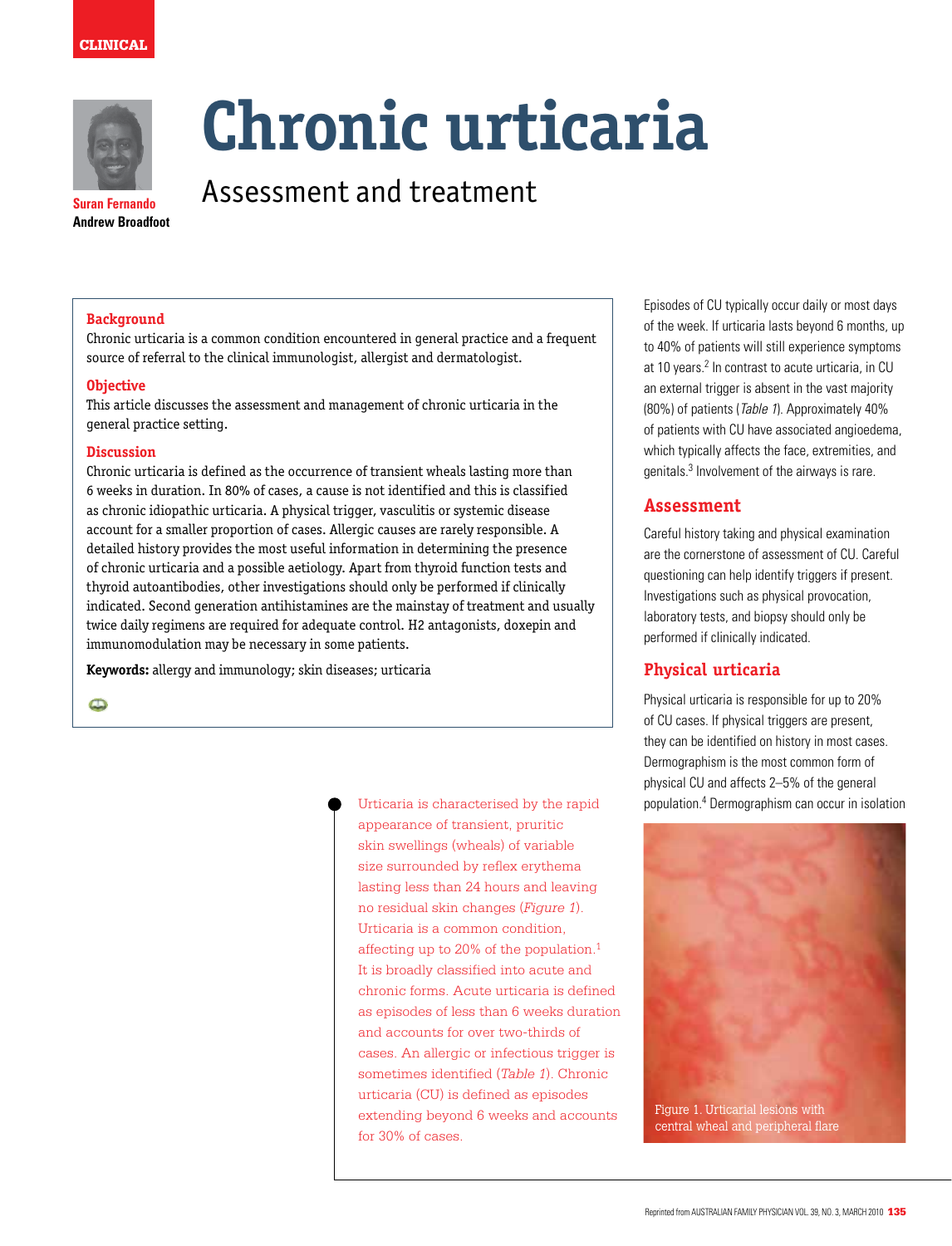| Table 1. Causes of acute and chronic<br>urticaria |                           |  |
|---------------------------------------------------|---------------------------|--|
| Acute                                             | Chronic                   |  |
| Food                                              | Idiopathic                |  |
| Medication                                        | Autoimmune                |  |
| Insect sting                                      | Physical                  |  |
| Viral infection                                   | Urticarial vasculitis     |  |
| Contact.                                          | Thyroid autoimmunity      |  |
|                                                   | Connective tissue disease |  |
|                                                   | Mastocytosis              |  |
|                                                   | Infection                 |  |

Hormonal

or in association with other forms of urticaria. Patients describe linear wheals that occur at sites of stroking or scratching. Most patients do not seek medical attention as the lesions are not usually pruritic. Cholinergic urticaria is characterised by the appearance of small, 1–3 mm wheals precipitated by a rise in core body temperature as occurs with exercise, emotional stress, and heat exposure.

Cold urticaria follows exposure to cold air and water and can be associated with systemic reactions such as hypotension; fatalities such as drowning have been reported.<sup>5</sup> Cold urticaria is usually idiopathic but may be associated with cold dependent serum protein disorders such as cryoglobulinemia or following infections such as infectious mononucleosis. A familial form with an autosomal dominant mode of inheritance is rare. This form presents in infancy and is associated with a range of specific debilitating systemic symptoms.

Delayed pressure urticaria involves cutaneous erythema and swelling that occurs 4–6 hours after pressure stimulus is applied, such as that from: constrictive clothing (eg. underwear), shoes, seatbelts, handbags, and from tools used in manual labour. Patients often describe burning and pain instead of, or in addition to, pruritus. The swelling can last several hours to several days and may be accompanied by arthralgias. These patients usually have concomitant chronic idiopathic urticaria and angioedema.

Exercise induced urticaria and anaphylaxis is rare. It is characterised by the development of large wheals, flushing and fatigue and particularly if exercise continues, may be accompanied by angioedema, gastrointestinal symptoms and hypotension. Food dependent, exercise induced anaphylaxis is a related condition in which

symptoms develop only if exercise takes place within a few hours of eating, and in most cases, only if a specific food is eaten in the pre-exercise period. Rarer forms of physical urticaria include solar urticaria, aquagenic urticaria and vibratory angioedema. The various forms of physical urticaria can be confirmed with the appropriate stimulus test if required<sup>6</sup> (*Table 2*).

## **Urticarial vasculitis**

Urticarial vasculitis accounts for up to 5% of CU cases and is mediated by immune complex deposition in blood vessel walls. The condition has a female preponderance and a peak incidence in the fourth decade of life. Patients may describe lesions that are burning or painful rather than pruritic and purpuric or pigmented.<sup>7</sup> Individual lesions may last for up to 72 hours. Patients in whom CU is suspected, can circle a new lesion and monitor the length of time to its disappearance. Systemic features such as fever, arthritis, chronic obstructive pulmonary disease/asthma, scleritis/ uveitis, glomerulonephritis and abdominal pain may be present. Skin biopsy for both histopathology and direct immunofluorescence reveals leukocytoclastic vasculitis and perivascular deposition of immunogloubulin, complement and fibrin. Laboratory investigation may reveal hypocomplementemia (C3, C4), raised inflammatory markers (erythrocyte sedimentation rate and C-reactive protein), and positive antinuclear antibody.

 Most cases are idiopathic, however the condition is associated with a range of medications, connective tissue diseases (systemic lupus erythematosis, Sjogren syndrome), infection (hepatitis B, hepatitis C, Epstein-Barr virus), lymphoproliferative disorders, malignancy and physical urticaria. Initial testing for these

conditions includes hepatitis B surface antigen, hepatitis C antibody, and electrophoretogram/ immunoelectrophoretogram. Beyond these tests, the authors recommend further investigation for secondary causes only if clinically indicated.

#### **Systemic disorders**

Thyroid functions tests and thyroid autoantibodies should be performed to exclude autoimmune thyroid disease. Autoimmune thyroid disease, especially Hashimoto disease, is associated with CU and angioedema. Up to 26% of patients with CU have antithyroid antibodies compared to 3% of healthy subjects.<sup>8</sup> The presence of urticaria however, does not necessarily correlate with thyroid function in these patients. Those patients with CU accompanied by circulating thyroid autoantibodies and normal thyroid function are often poorly responsive to standard therapies for urticaria and may have more persistent disease. The role of these autoantibodies in patients with normal thyroid function is not clear.

 Other systemic diseases are rare causes of CU and include systemic lupus erythematosis and other connective tissue diseases, mastocytosis, Schnitzler syndrome (monoclonal gammopathy) and cryopyrinpathies (autoinflammatory syndromes from genetic defects in the cryopyrin protein that cause familial cold urticaria). Apart from thyroid stimulating hormone and thyroid autoantibodies, further investigations for these systemic manifestations should be performed only if clinically indicated.

#### **Infection**

Simple viral infections are common causes of acute urticaria in children as a result of immune complex formation but are rarely associated with

| Table 2. Testing procedures for physical urticaria |                                                                                 |
|----------------------------------------------------|---------------------------------------------------------------------------------|
| <b>Physical urticaria</b>                          | <b>Testing method</b>                                                           |
| Dermographism                                      | Stroking skin firmly with a narrow pointed object                               |
| Cold                                               | Ice cube test for 5 minutes                                                     |
| Cholinergic                                        | Exercise for $15-20$ minutes or emersion of leg in a $44^{\circ}$ C bath        |
| Delayed pressure                                   | Sandbag test using 7 kg of weight for 15 minutes                                |
| Exercise                                           | Exercise for $15-20$ minutes $+\prime$ - skin tests/RASTs for food<br>allergens |
| Solar                                              | Specific wavelength light exposure                                              |
| Localised heat                                     | Test tube of water at 44 °C for 5 minutes                                       |
| Vibratory                                          | Vibration with a laboratory vortex for 4 minutes                                |
| Aquagenic                                          | Water compress                                                                  |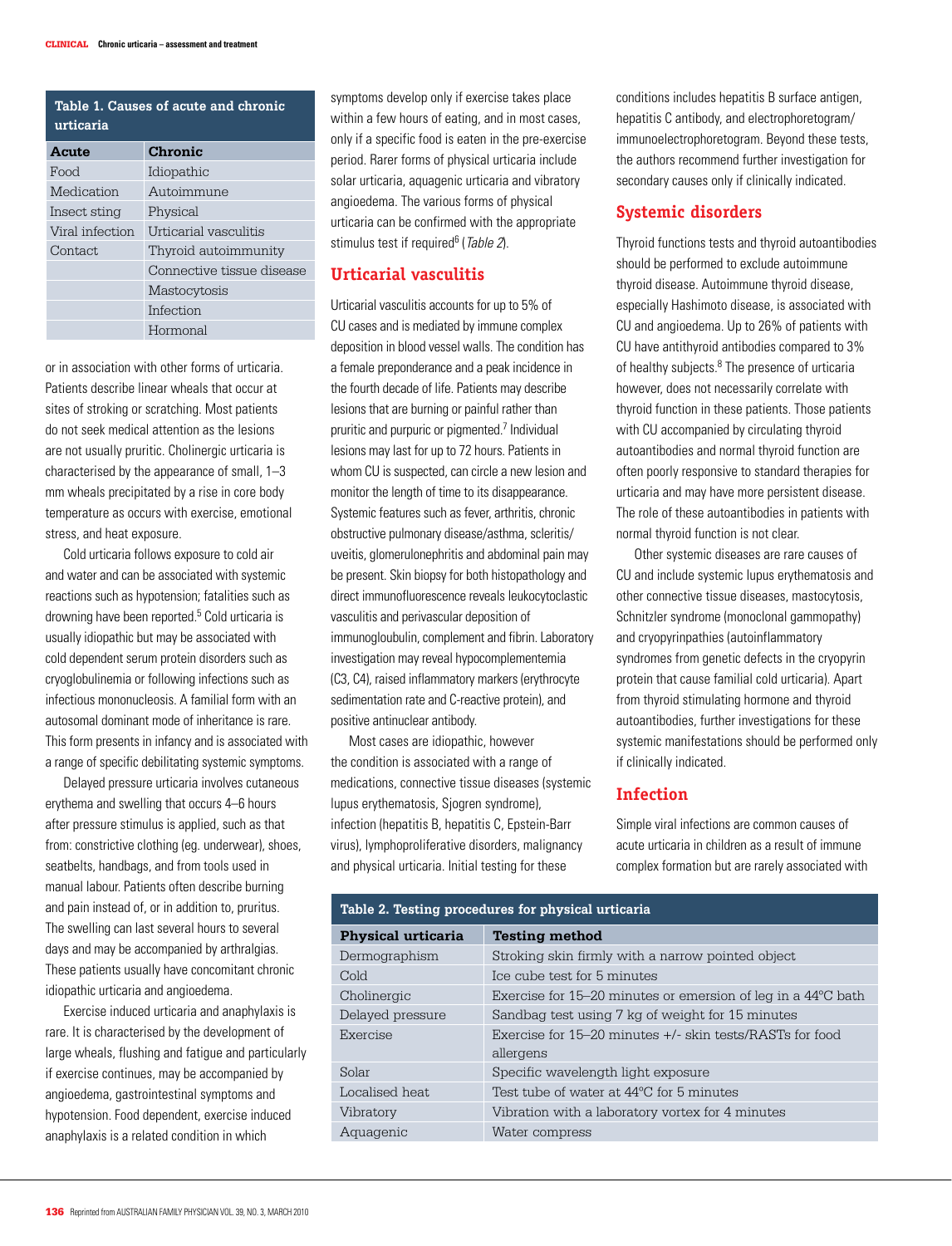the chronic form <sup>9</sup> Human immunodeficiency virus bacterial infection and parasitic infestation are rare causes of CU.

## **Hormonal**

Progesterone containing oral contraceptives, hormone therapy, or endogenous progesterone may be rarely associated with cyclic urticaria, with or without other types of skin rash. Lesions appear before menses and resolve following its completion.10 Skin testing +/- oral challenge to progesterone can be performed to confirm the diagnosis. Pruritic urticarial papules and plaques of pregnancy is an urticarial, pruritic eruption that develops in and around the abdominal striae in about 0.5% of pregnancies.

## **Less well established causes**

The association between Helicobacter pylori, candidal infection, malignancy, food intolerance and CU have been reported but not well substantiated. Investigation for these conditions is not routinely recommended. In contrast to acute urticaria, IgE mediated food allergy is rare in the chronic form and skin testing is futile and can lead to an inaccurate diagnosis of a food allergy and unnecessary dietary restriction. An elimination diet to exclude the remote possibility of an intolerance to food chemicals should ideally be performed by a specialist in close collaboration with a dietician that has expertise in the area.

## **Chronic idiopathic urticaria**

In the majority of cases no cause can be found, and hence, the diagnosis of chronic idiopathic urticaria is made. A subset of patients have autoantibodies to the high affinity IgE receptor, or rarely, anti-IgE antibodies.<sup>11</sup> Autologous serum skin testing for these autoantibodies is performed in a few specialised centres using an intradermal injection of a patient's serum and observing for a wheal and flare reaction. More recently, in vitro tests measuring basophil and mast cell activation have been introduced in a few specialist laboratories as a means of detecting surrogate markers of autoimmune urticaria.

# **Treatment**

An approach to the treatment of CU is outlined in

#### **Reassurance**

It is important to reassure the patient that, in the vast majority of cases, CU is not associated with malignancy and is not usually life threatening. Except for those patients with cold or exercise induced anaphylaxis, most patients with CU are not at risk of airway obstruction or anaphylaxis. Information for patients with urticaria and angioedema can be downloaded from the Australasian Society of Clinical Immunologists and Allergists website (see Resource).

#### **Nonpharmacological treatment**

Physical triggers should be avoided. Patients with cold urticaria should be warned never to swim alone and similarly, those with exercise induced anaphylaxis, never to exercise alone. These patients should also be prescribed an adrenaline auto-injector. Certain medications such as aspirin, related nonsteroidal anti-inflammatory agents and opiates, which can cause or exacerbate urticaria in some patients, should also be stopped if

possible. Avoidance of excessive heat, spicy foods or alcohol may also be useful in some patients.

## **Pharmacological treatment**

In most cases of CU a specific cause is not found and hence the primary objective is the relief of symptoms. Pharmacological therapy may not completely relieve symptoms and this should be conveyed to the patient.

## **Oral antihistamines**

Symptoms of urticaria are predominantly mediated by H1 receptors on cutaneous nerves and endothelial cells as a result of histamine release from mast cells. This means that second generation, nonsedating antihistamines are the first line treatment of CU.12 Drugs in this class include loratidine, desloratidine, cetirizine and fexofenadine. Comparative data regarding the relative efficacy of these antihistamines show similar benefits. Often patients require more than the recommended single daily dose, however, in the authors' experience,